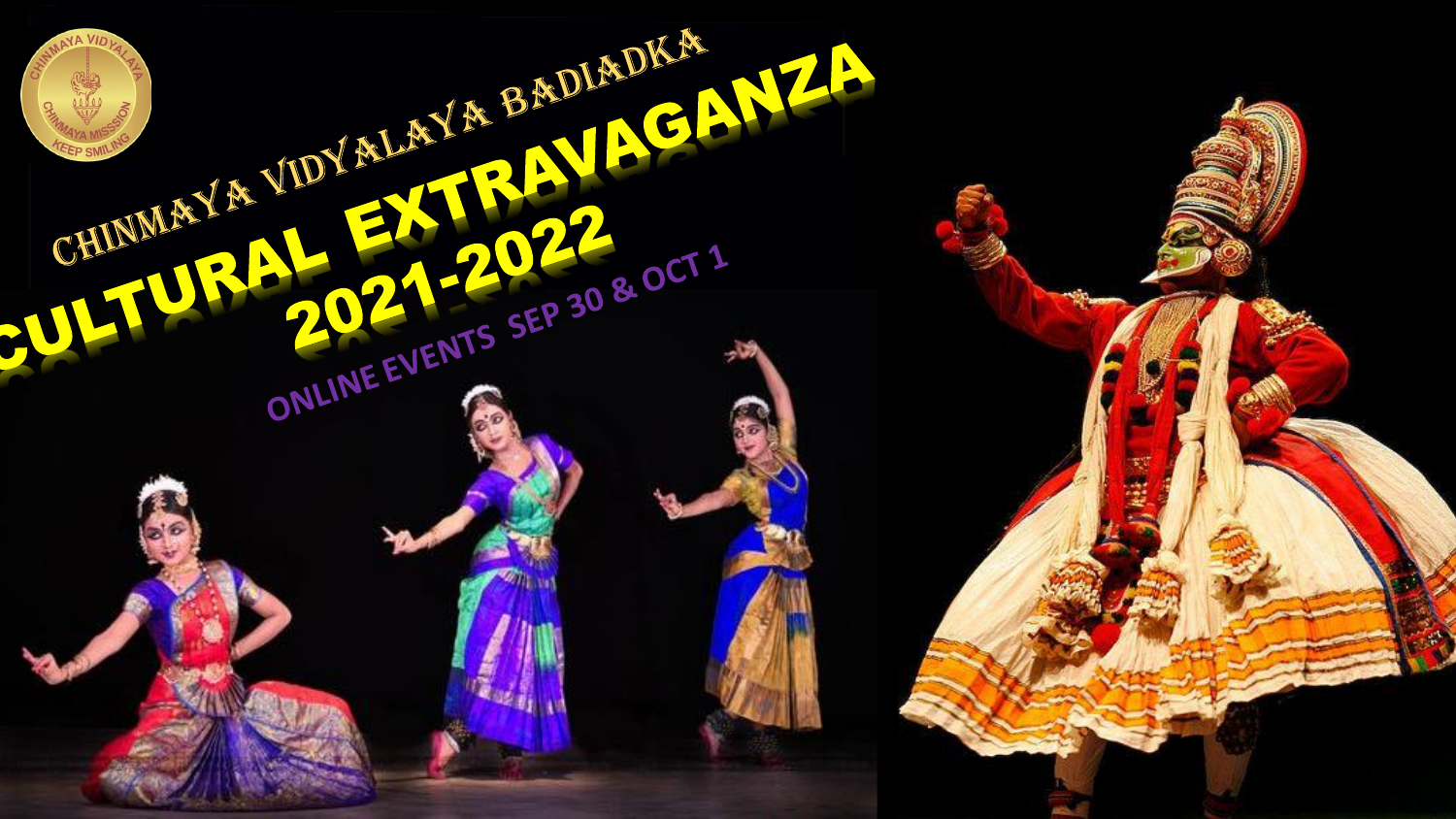## " Exposing oneself to different culture is vital for personal growth "

**Dear parents and students,**

**At the onset of our journey towards the academic year 2021- 2022, we have**  decided to pace upon with a new addition. We like to name it "Cultural **Extravaganza". Although our students cannot physically enter a set campus space together, we want them to logon plug in, and engage with one**  another remotely.

#### "Inside every child is a rainbow waiting to shine "

**We cordially invite and eagerly wait for admirable performance by the students of little steps . It was followed by a range of fun-filled activities yoga and exercises , rhyme , recitation and playful performances .**

**The school management & principal also convey their best wishes as the fruitful session not only broaden the knowledge of the students but also inculcated a sense of appreciation for each others culture and heritage .** 

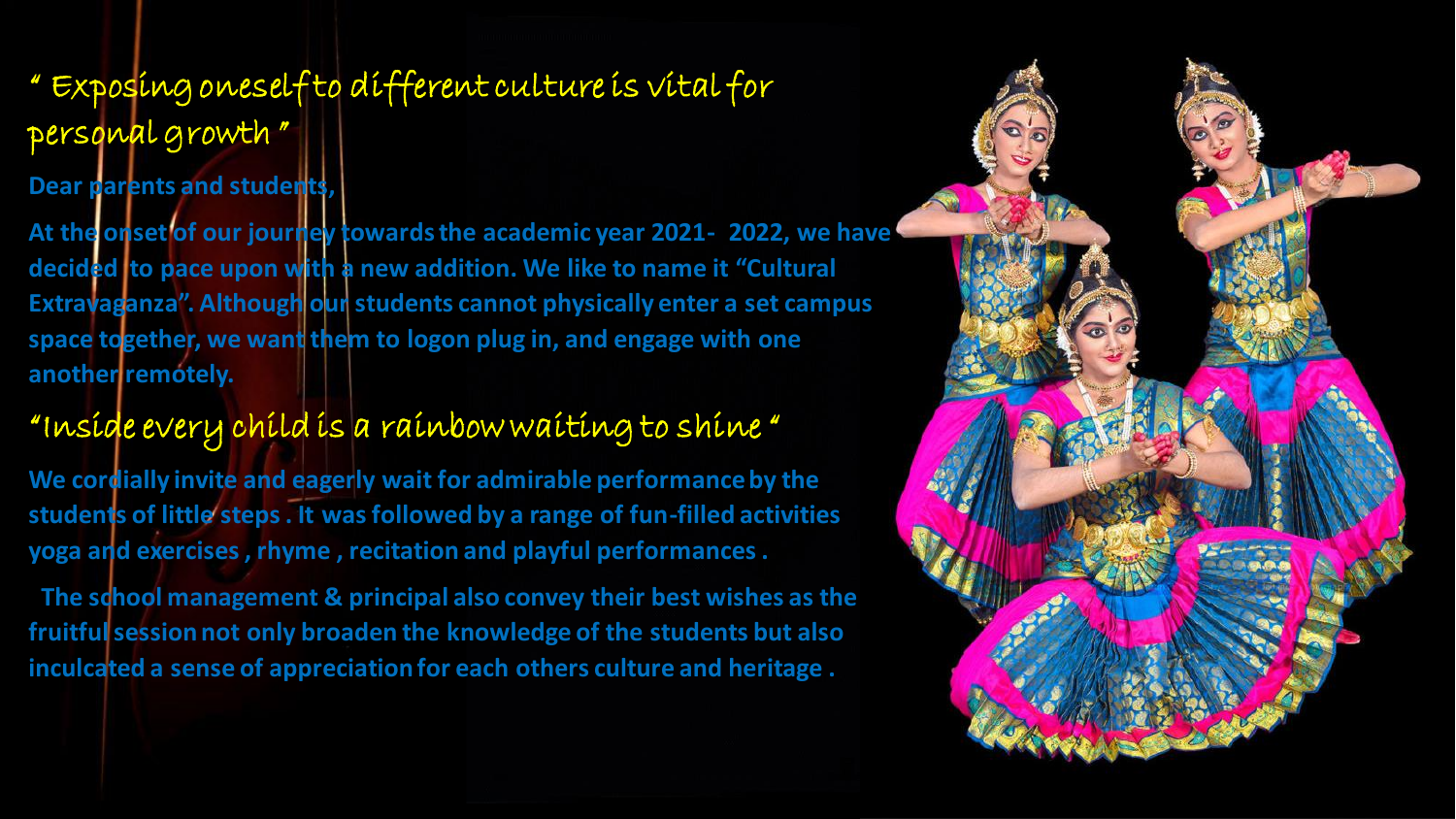# ONLINE EVENTS(30/9/21)

| <b>TIME</b>        | <b>EVENTS</b>                                     |
|--------------------|---------------------------------------------------|
| 9.15 AM -9.45 AM   | <b>INAUGURATION</b>                               |
| 9.45 AM -9.55 AM   | CATEGORY -3(8,9&10) CLASSICAL DANCE               |
| 9.55 AM -10.50 AM  | <b>CATEGORY-2(5,6&amp;7)</b>                      |
|                    | <b>MALAYALAM RECITATION</b>                       |
| 10.50 AM -11.10 AM | <b>CATEGORY-3 (8,9&amp;10) CLASSICAL MUSIC</b>    |
| 11.10 AM -12.00 PM | <b>CATEGORY -2 (5,6&amp;7)</b>                    |
|                    | <b>POSTER PRESENTATION</b>                        |
| 12.00 PM -12.25 PM | <b>CATEGORY -2 (5,6&amp;7)</b>                    |
|                    | <b>MIME SOLO</b>                                  |
| 12.25 PM -12.55 PM | <b>CATEGORY -3 (8,9&amp;10)</b>                   |
|                    | <b>YOGA</b>                                       |
| 12.55 PM -1.00 PM  | <b>CATEGORY-3 (8,9&amp;10) ELOCUTION SANSKRIT</b> |
| 1.00 PM -1.30 PM   | <b>LUNCH BREAK</b>                                |
| 1.30 PM -2.24 PM   | <b>CATEGORY 2 (5,6&amp;7)</b>                     |
|                    | <b>KANNADA RECITATION</b>                         |
| 2.24 PM -3.08 PM   | <b>CATEGORY 3 (8,9&amp;10) ELOCUTION ENGLISH</b>  |
| 3.08 PM -3.30 PM   | <b>CATEGORY 2 (5,6&amp;7)</b>                     |
|                    | <b>SANSKRIT RECITATION</b>                        |
| 3.30 PM -4.06 PM   | <b>CATEGORY 2 (5,6&amp;7)</b>                     |
|                    | <b>ELOCUTION HINDI</b>                            |
| 4.06 PM -4.20 PM   | <b>CATEGORY 3 (8,9&amp;10) ELOCUTION HINDI</b>    |
| 4.20 PM -4.30 PM   | <b>CATEGORY 3 (8,9&amp;10)</b>                    |
|                    | <b>FOLK DANCE GIRLS/BOYS</b>                      |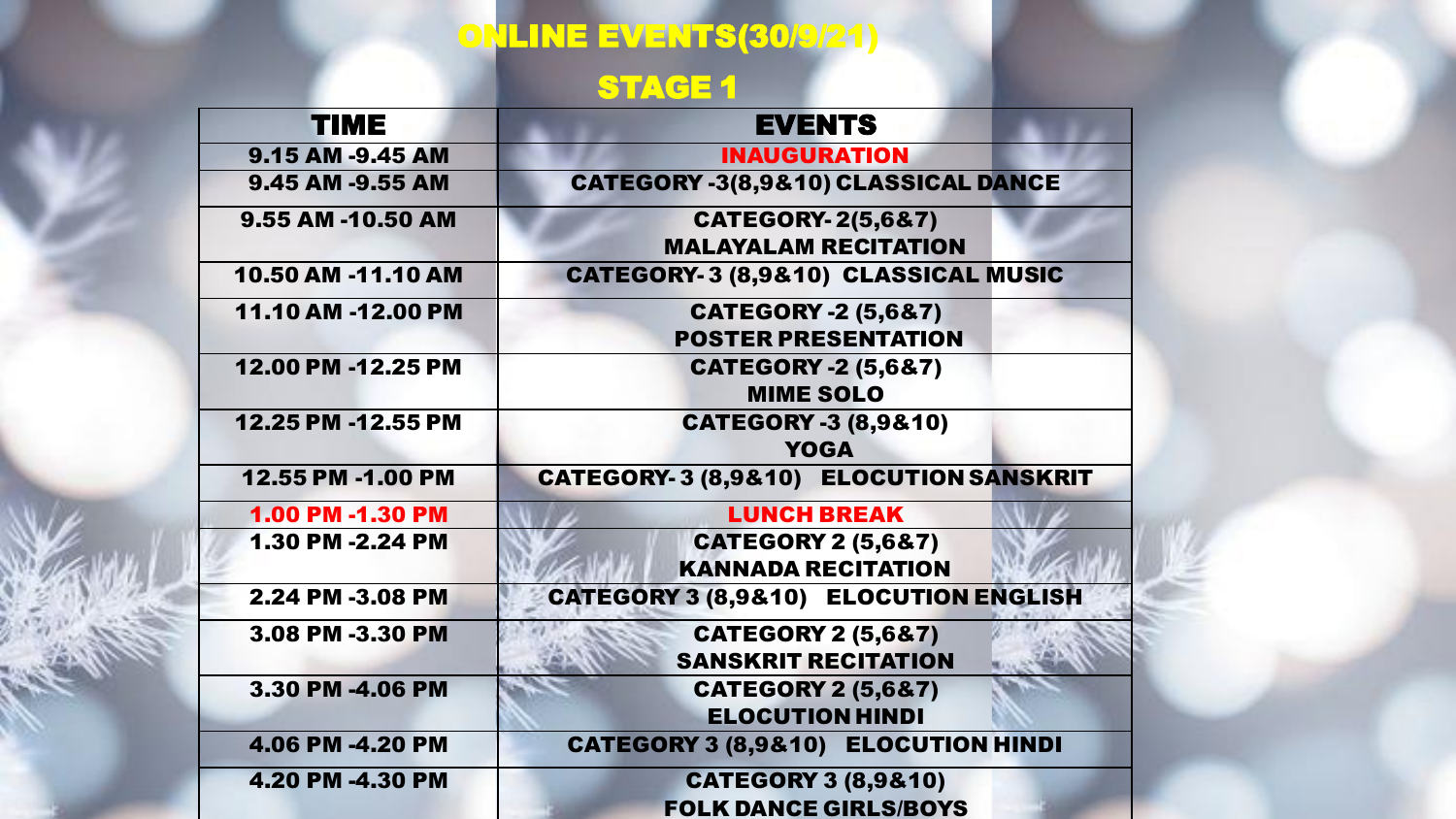| TIME                | EVENTS                                   |
|---------------------|------------------------------------------|
| 9.30 AM - 10.07 AM  | <b>UKG-FOLK DANCE GIRLS</b>              |
| 10.07 AM -10.18 AM  | <b>LKG - STORY TELLING KANNADA</b>       |
| 10.18 AM - 10.28 AM | <b>LKG - FOLK DANCE BOYS</b>             |
| 10.28 AM - 11.05 AM | <b>GRADE 2 -ELOCUTION ENGLISH</b>        |
| 11.05 AM - 11.25 AM | <b>GRADE 2 - KANNADA RECITATION</b>      |
| 11.25 AM - 11.55 AM | <b>CAT 1(3&amp;4) ENGLISH RECITATION</b> |
| 11.55 AM -1.05 PM   | CAT 1 (3&4) FOLK DANCE BOYS/GIRLS        |
| 1.05 PM - 1.30 PM   | <b>LUCH BREAK</b>                        |
| 1.30 PM -1.35 PM    | <b>CAT 1(3&amp;4) ELOCUTION KANNADA</b>  |
| 1.35 PM -2.35 PM    | CAT 1(3&4) LIGHT MUSIC ANY LANGUAGE      |
| 2.35 PM -2-47 PM    | <b>LKG- STORY TELLING MALAYALAM</b>      |
| 2.47 PM -3.00 PM    | <b>LKG FANCY DRESS</b>                   |
| 3.00 PM -3.25 PM    | <b>UKG - PATRIOTIC SONG</b>              |
| 3.25 PM -3.50 PM    | <b>UKG - ACTION SONG KANNADA</b>         |
| 3.50 PM -4.18 PM    | <b>UKG – FANCY DRESS</b>                 |
| 4.18 PM -4.30 PM    | <b>UKG-FOLK DANCE BOYS</b>               |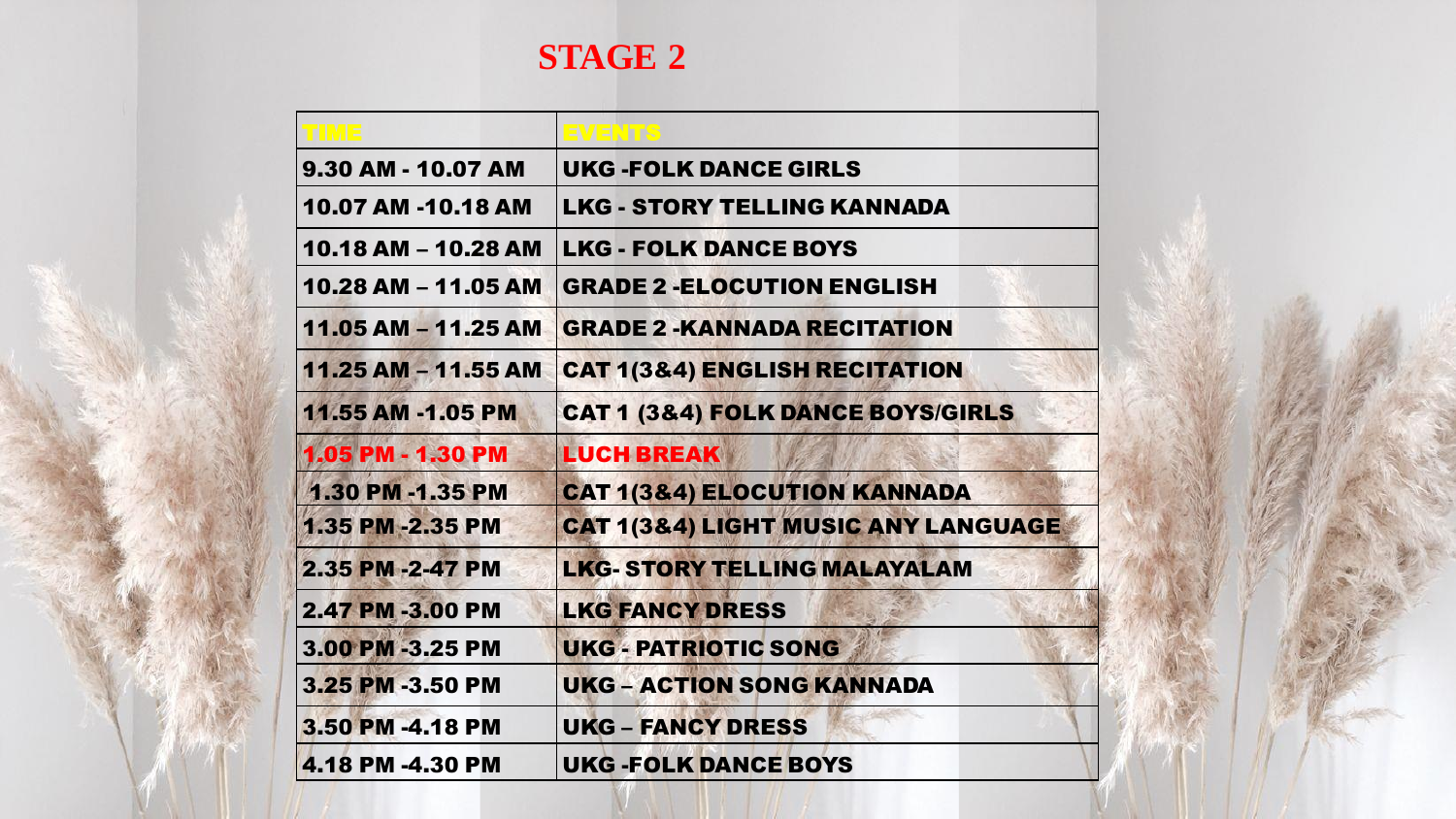| $9.30$ AM $-$ 10.30 AM | <b>GRADE 2- FOLK DANCE GIRLS</b>                |
|------------------------|-------------------------------------------------|
| 10.30 AM - 11.05 AM    | CAT 2 (5,6&7) – MONO ACT                        |
| 11.05 AM - 11.30 AM    | <b>GRADE 2 - MALAYALAM RECITATION</b>           |
| 11.30 AM - 11.36 AM    | <b>GRADE 2 - MALAYALAM SPEECH</b>               |
| 11.36 AM - 12.00 PM    | <b>CAT 1- (3&amp;4) HINDI RECITATION</b>        |
| 12.00 PM - 12.20 PM    | <b>CAT 1 - (3&amp;4) ENGLISH ELOCUTION</b>      |
| 12.20 PM - 12.50 PM    | <b>GRADE 2- MALAYALAM STORY TELLING</b>         |
| 12.50 PM - 1.00 PM     | CAT 1 - (3&4) KANNADA RECITATION                |
| 1.00 PM - 1.30 PM      | <b>LUNCH BREAK</b>                              |
| $1.30$ PM $- 1.40$ PM  | <b>LKG - STORY TELLING ENGLISH</b>              |
| 1.40 PM - 2.05 PM      | <b>GRADE 1 - LIGHT MUSIC KANNADA /MALAYALAM</b> |
| $2.05$ PM $-$ 3.00 PM  | <b>GRADE 2 - STORY TELLING KANNADA</b>          |
| 3.00 PM 3.50 PM        | CAT 1- (3&4) MALAYALAM RECITATION               |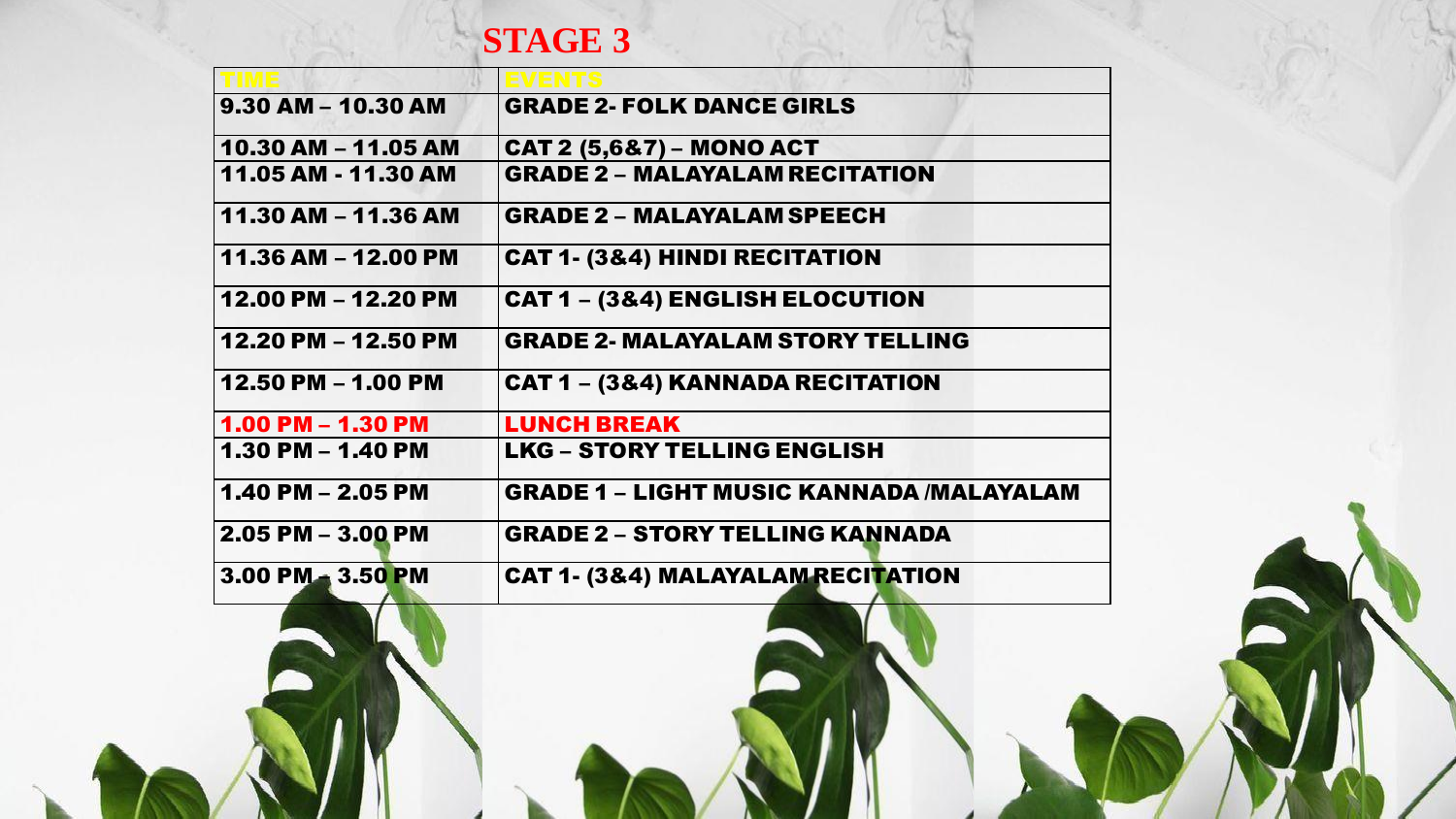**ONLINE EVENTS(01/10/21) STAGE 1**

| <b>TIME</b>                       | <b>EVENTS</b>                          |  |
|-----------------------------------|----------------------------------------|--|
| 9.30 AM -11.15 AM                 | CAT $2 - (5,6&7)$ -                    |  |
|                                   | <b>LIGHT MUSIC KANNADA/ MALAYALAM</b>  |  |
| 11.15 AM -12.20 PM                | $CAT 2 - (5, 6&7)$                     |  |
|                                   | <b>ELOCUTION ENGLISH</b>               |  |
| 12.20 PM -12.32 PM                | $CAT 3 -(8,9&10) - MONO ACT$           |  |
| $12.\overline{32}$ PM $-12.42$ PM | <b>GRADE 2</b>                         |  |
|                                   | <b>FOLK DANCE BOYS</b>                 |  |
| 12.42 PM -12.45 PM                | <b>GRADE 2</b>                         |  |
|                                   | <b>KANNADA SPEECH</b>                  |  |
| $12.45$ PM $-1.05$ PM             | <b>LKG - ACTION SONG ENGLISH</b>       |  |
| $1.05$ PM $- 1.30$ PM             | <b>LUNCH BREAK</b>                     |  |
| $1.30$ PM $- 1.50$ PM             | $CAT 2 - (5, 6&7)$                     |  |
|                                   | <b>CLASSICAL MUSIC</b>                 |  |
| $1.50$ PM $- 2.40$ PM             | $CAT 2 - (5, 6&7)$                     |  |
|                                   | <b>FOLK DANCE GIRLS/BOYS</b>           |  |
| $2.40$ PM $-$ 3.35 PM             | CAT 3 - (8,9&10) - POSTER PRESENTATION |  |
|                                   |                                        |  |
| $3.35$ PM $-$ 4.05 PM             | $CAT 3-(8,9&10) - FOLK SONG$           |  |
| $4.05$ PM $-4.30$ PM              | CAT $1-(3&4)$ – FANCY DRESS            |  |

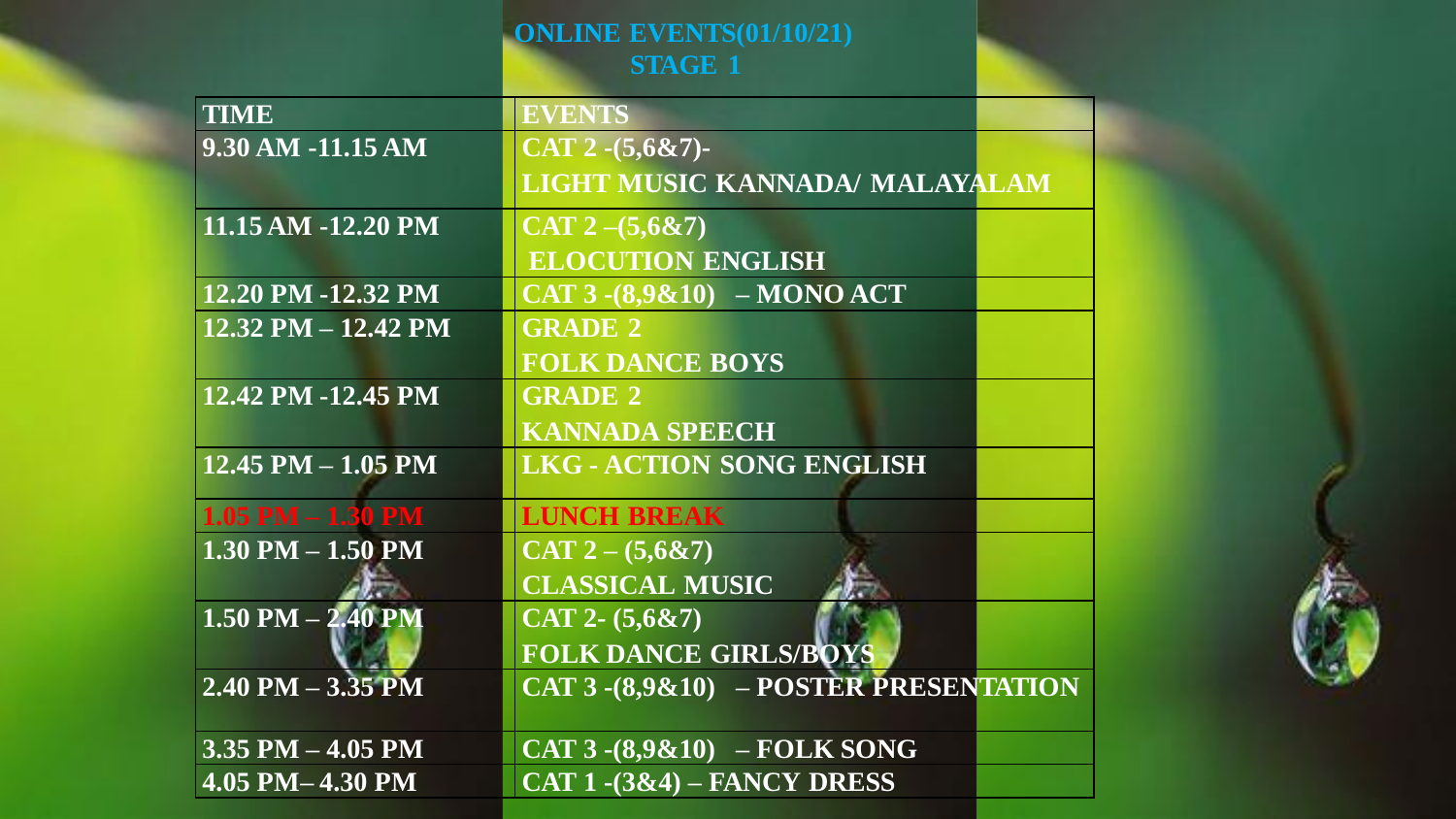| TIMR                      | <b>BYBNIS</b>                            |
|---------------------------|------------------------------------------|
| 9.30 AM - 9.40 AM         | <b>LKG -ACTION SONG</b>                  |
| 9.40 AM -10.15 AM         | <b>UKG -ACTION SONG ENGLISH</b>          |
| 10.15 AM - 10.35 AM       | <b>UKG -ACTION SONG MALAYALAM</b>        |
| 10.35 AM - 10.50 AM       | <b>LKG- ACTION SONG KANNADA</b>          |
| 10.50 AM - 11.05 AM       | UKG -STORY TELLING ENGLISH               |
| <b>11.05 AM- 11.37 AM</b> | <b>UKG -STORY TELLING MALAYALAM</b>      |
| 11.37 AM - 11.45 AM       | <b>GRADE-1 MALAYALAM SPEECH</b>          |
| 11.45 AM - 12.55 PM       | <b>GRADE-1 PATRIOTIC SONG</b>            |
| <b>12.55 PM-1.00 PM</b>   | <b>GRADE-2 BHARATHANATYAM (SOLO)</b>     |
| 1.00 PM -1.30 PM          | <b>LUNCH BREAK</b>                       |
| 1.30 PM - 2.25 PM         | <b>GRADE-1 STORY TELLING</b>             |
| 2.25 PM - 2.55 PM         | <b>GRADE-1 ENGLISH SPEECH</b>            |
| 2.55 PM - 3.20 PM         | <b>GRADE-1 KANNADA SPEECH</b>            |
| 3.20 PM - 4.10 PM         | <b>GRADE-1 FOLK DANCE GIRLS BOYS</b>     |
| 4.10 PM - 4.52 PM         | <b>GRADE-1 RECITATION (ANY LANGUAGE)</b> |